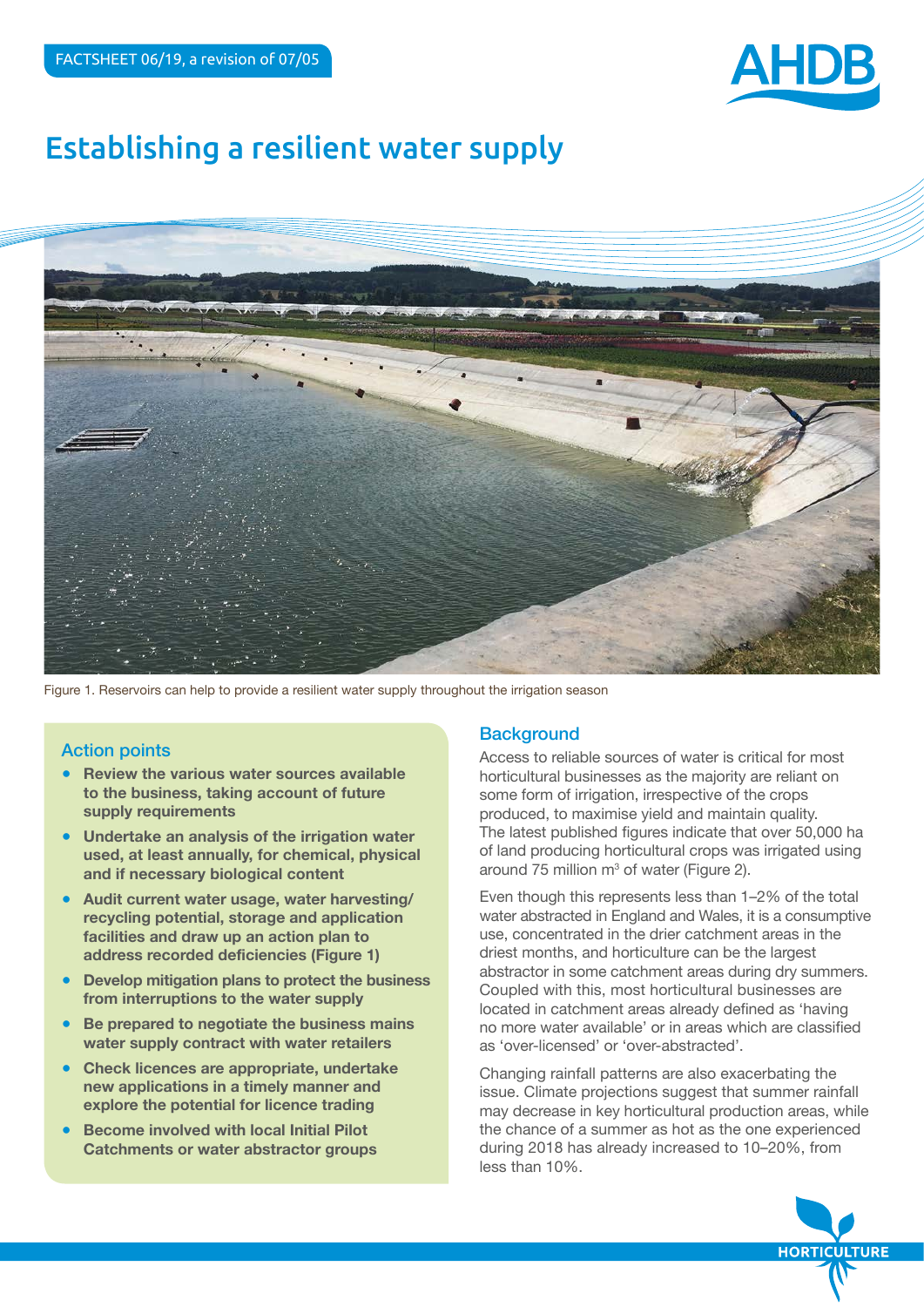

Figure 2. Drip irrigation in an apple orchard and overhead boom irrigation in field-grown brassica production

This, combined with increased pressure from a growing population in the UK and government focus on ensuring abstraction is environmentally sustainable, makes it vitally important to secure a sustainable water supply for crop irrigation while protecting resources from over-abstraction and potential pollution.

## Sources of irrigation water

Any water supply needs to be adequate to meet both the daily and annual requirements of horticultural businesses and may include one or more of the following sources:

#### Mains water

Mains water is supplied to geographical areas by wholesalers (formerly public water companies). With the opening up of the water retail market, businesses are now able to shop around for a water retailer (not necessarily the local wholesaler) who provides billing and other services. Although the most convenient source of water, mains water is also the most expensive; prices vary depending upon tariff and area, but per cubic metre are generally up to 15 times the cost of winter-abstracted water. It is important to check that the most cost-effective tariff is being utilised; for example, some water retailers offer an interruptible tariff for irrigation use which is at a lower cost. If sewerage charges are based on water meter readings, a cost reduction for the water used for irrigation purposes can be requested from the sewerage charge.

When using water from the mains, always include a break tank between the incoming mains supply and the irrigation system to prevent any risk of mains contamination through back-siphoning. Compliance with The Water Supply (Water Fittings) Regulations 1999 is required and may be inspected by water wholesalers.

Hosepipe bans or Temporary Use Bans (TUBs) and Drought Orders may be brought in during periods of water shortage. TUBs only apply to domestic or other noncommercial premises. There is also a statutory exception from Drought Order restrictions for irrigating plants that are grown or kept for sale or commercial use.

## Surface water and groundwater

Water can be abstracted from rivers, streams, ponds, wells, boreholes and even drains but will require an abstraction licence from the environmental regulator<sup>1</sup> if volumes are above the daily *de minimis* limit (see the Licensing and permits section). In some cases, a licence may also be needed for installation of a well or borehole to abstract groundwater.

The cost of abstracted water is much cheaper in the winter period (November to March) than the summer period (April to October). Abstraction costs are subject to regular review by the environmental regulator.

There are separate regulations for private water supplies where the water is intended for human consumption, such as domestic use or in food manufacture, to ensure it is safe at all times.

## Water harvesting and recycling

With some businesses, useful amounts of rainwater can be collected from roofs or irrigation water can be recycled after application for reuse, usually after some form of physical or chemical treatment (Figure 3). Rainwater harvesting or recycled water use may require a licence, depending upon the collection process. Water from these sources should be used where non-potable water is suitable. Note, in the case of edible crops production, recycled water may be excluded from use by customers. Adequate on-site water storage capacity is required to improve the water supply resilience of businesses undertaking rainwater harvesting.

# *Water quality*

*Mains water is supplied as 'potable' quality. The quality of abstracted or recycled water should be assessed to ensure it is fit for purpose. A risk assessment should be carried out, supported by regular analysis of the chemical, physical and biological make-up of the water (including nutrient content, alkalinity, electrical conductivity, biochemical oxygen demand (BOD), suspended solids and microbial pathogens) to establish what treatment is required to make it suitable for irrigation purposes and to monitor water quality throughout the season.*

1 Environment Agency (EA) in England, Natural Resources Wales (NRW) in Wales, Scottish Environment Protection Agency (SEPA) in Scotland, and Northern Ireland Environment Agency (NIEA) in Northern Ireland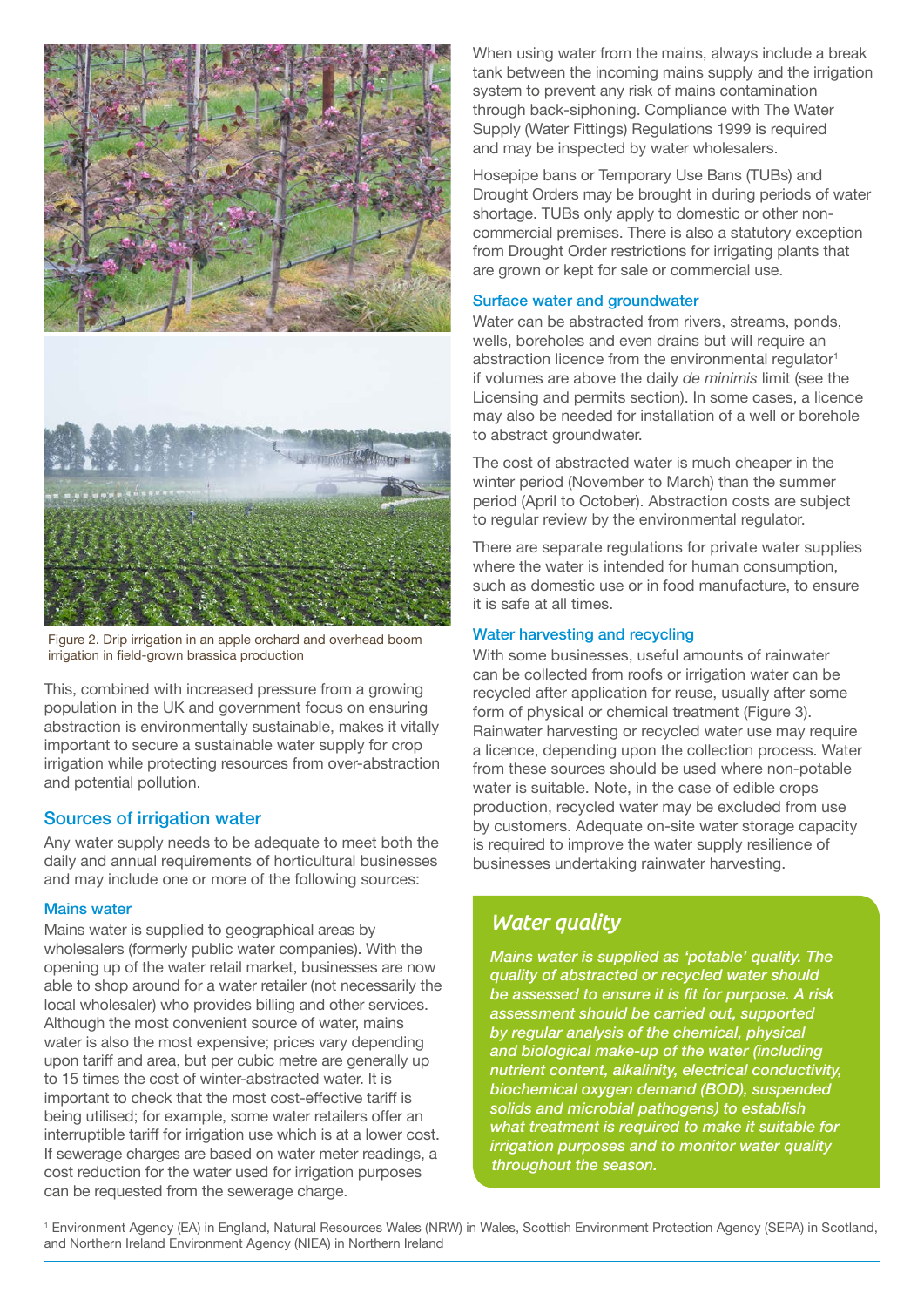

Figure 3. In-line filtering systems are a prerequisite for removing suspended solids from irrigation water

## Storage and water management

#### **Reservoirs**

Reservoirs can greatly improve business water supply resilience throughout the irrigation season. Taking water daily and storing it requires little energy and can accommodate a low source flow. Larger reservoirs also offer the capacity to store water abstracted or harvested through the winter at peak flow or rainfall periods. The Environment Agency (EA) can also permit filling of winter storage reservoirs during periods of summer flooding, which further increases water supply resilience.

Reservoir construction requires planning permission and compliance with the Reservoirs Act 1975. Large, raised reservoirs of 25,000 m $^{\rm 3}$  capacity (10,000 m $^{\rm 3}$  in Scotland) above natural ground level must be designed by a qualified panel engineer and registered with the environmental regulator (this figure will be reduced to 10,000  $\text{m}^3$  pending a change in legislation). New legislation is also expected to bring in the need for an abstraction licence from a reservoir under certain circumstances.

Reservoir construction has been financially supported through various grant schemes in the past and it remains to be seen what new schemes may be available in the future. It is important to have all the necessary permissions and records in place in order to be able to access funding from such schemes.

#### Water storage tanks

If suitable available land restricts the potential for a reservoir, then the short-term water supply resilience of a business can be improved via the installation and use of water storage tanks. Water storage tanks should be sized to allow for enough water to be available for a minimum of 48 hours during peak irrigation demand in the event of a mains failure (Figure 4).



Figure 4. Water storage tanks can add to the short-term water supply resilience of a business

## Water licensing legislation

#### Licensing and permits

A licence issued by the environmental regulator is required to abstract water over the *de minimis* limit of 20 m<sup>3</sup>/day (10 m<sup>3</sup>/day in Scotland and Northern Ireland in some circumstances). Note that this is a daily (24-hour) limit, not an average. Over the coming years, the abstraction system in England is moving to a system of permitting. Licences/permits are subject to application and annual subsistence charges.

An abstraction licence does not guarantee the supply of water, as the future reliability of available water is not absolute, for example during a period of prolonged dry weather. There is also the possibility of constraints being placed on licences when river flows or groundwater levels fall below set levels. These are termed 'Hands off Flow' (HoF) or 'Hands off Level' (HoL) conditions. Daily permission from the environmental regulator may need to be sought under such circumstances. The government can also issue an emergency restriction on abstraction for spray irrigation under Section 57 of the Water Resources Act 1991. There is an exemption for commercially grown crops under protection and container-grown crops.

#### Licence renewal

When abstraction licensing was first introduced, licences were issued as a permanent licence of right. Since the Water Resources Act 1991, most new licences are now time-limited and subject to regular review. In England, there are common end dates within EA Catchment Abstraction Management Strategy (CAMS) areas so that licences can be reviewed at the same time. Renewal volumes are linked to past usage, so if a high proportion of the licensed volume has not been used, a lower annual volume may be granted at renewal.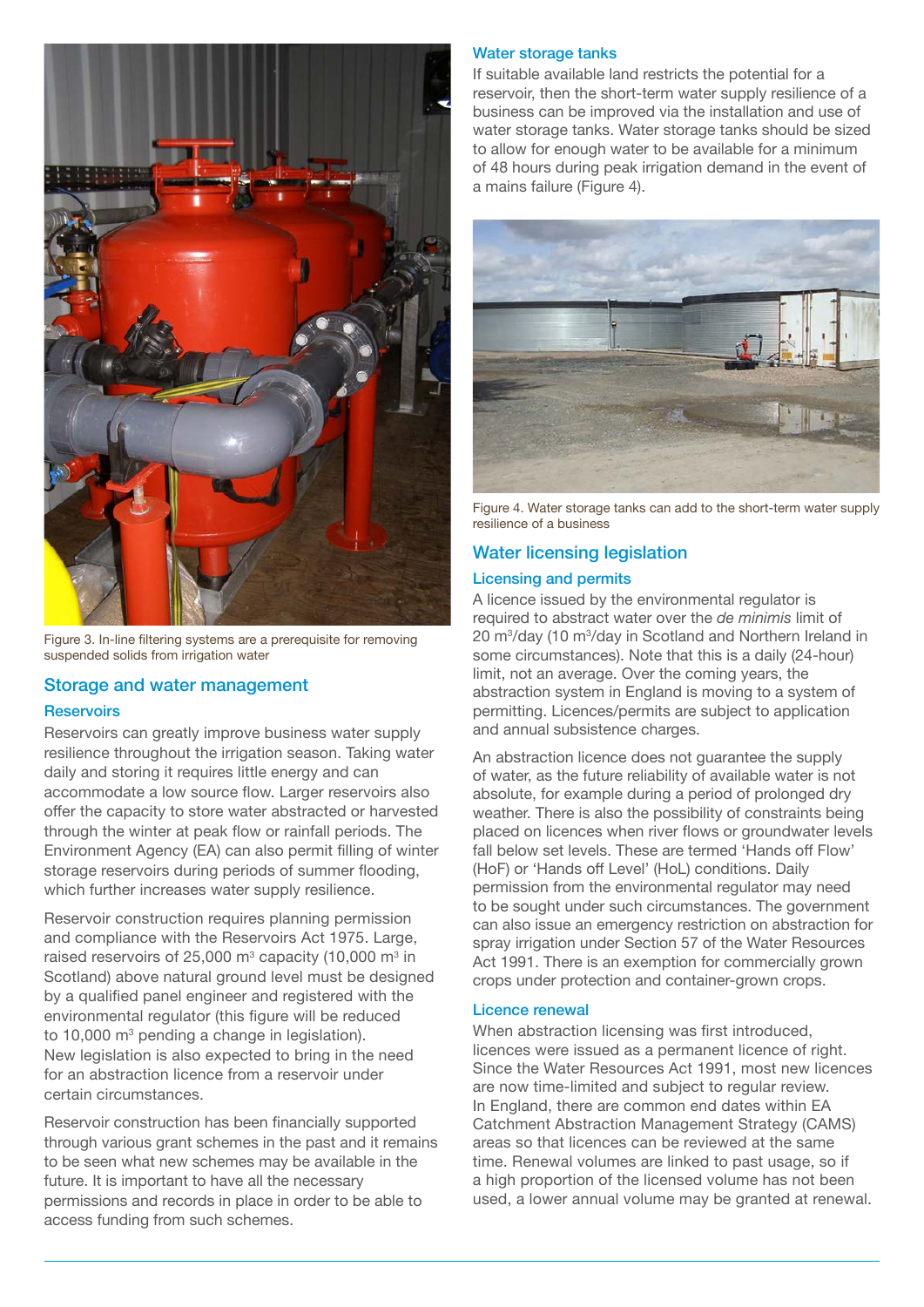Business water use schedules should also be reviewed to avoid losing water volume. For example, licences could be aggregated into one to allow the water volume to follow crops around production land while abstracting from different locations.

## Trickle and drip irrigation

In England and Wales, trickle and drip irrigation were previously exempt from the need for a licence (Figure 5). However, the exemption has now been removed and those using trickle or drip irrigation must have it added to any existing licence or apply for a new licence before the end of 2019 (unless abstracting less than 20  $\mathrm{m}^3\mathrm{/day}$ ). The environmental regulator has a three-year period to authorise any licence.



Figure 5. Use of drip irrigation in field-grown tree production

## Catchment management

Increasingly, 'catchment approaches' are being used for specific water-related challenges as an alternative to 'one size fits all' approaches, such as regulation. These attempt to bring all stakeholders into the discussion rather than placing responsibility solely with the regulator. Solutions are being sought in catchment areas where there is a high demand for water or low water flows and the potential to share water more effectively between different users. Options to manage water differently, instead of relying on regulatory tools alone, will be attempted in Initial Pilot Catchments (East Suffolk, Cam and Ely Ouse, South Forty Foot (Witham) and Idle and Torne).

Consideration should be given to joining or forming a grower-organised abstractor group to coordinate activities and communications. Existing groups can be identified by contacting the UK Irrigation Association (see Further information section).

## Environmental constraints

There is increasing focus on reducing environmental damage caused by abstractor and it is possible in future that licences will be changed due to actual, or risk of, damage to protected sites or failure to meet environmental objectives.

Abstracting water near protected sites, for example Sites of Special Scientific Interest (SSSIs) or Special Areas of Conservation (SACs), has resulted in licences being reduced or revoked in recent years.

Abstracting near to these sites should be avoided if at all possible as licences are likely to be subject to regular scrutiny against the environmental objectives of the sensitive sites.

Licensed abstraction is also being examined as part of the Water Framework Directive, due to around 18% of surface water and 28% of groundwater bodies in England being affected by unsustainable abstraction. In England, the EA will be reviewing licences in these areas in order to meet the required standards by 2021 and beyond.

## Ensuring water supply resilience

## Auditing the business water use

Understanding the business water supply need and how it varies through the year is required both to support licence applications and to demonstrate any ongoing need for water. Conducting a water audit can help to demonstrate efficient water use and identify where water could be saved or recycled. The audit should include records of weekly/monthly water use by different production areas (Figure 6), options for harvesting or recycling, actual and potential water storage capacity, types of irrigation systems used and their relative efficiency, how crop water demand is assessed and a detailed summary of measures in place to avoid water pollution.



Figure 6. Using meters to record the water volumes used is an important element of water management

Consideration should also be given to how long the business could cope, or the level of damage to crops that could be tolerated, should the water supply be interrupted by a temporary emergency, under licence restrictions or during drought conditions (Figure 7). The audit findings may point towards a need for storage, an alternative source or a strategy for mitigating impacts on crops when water is limited.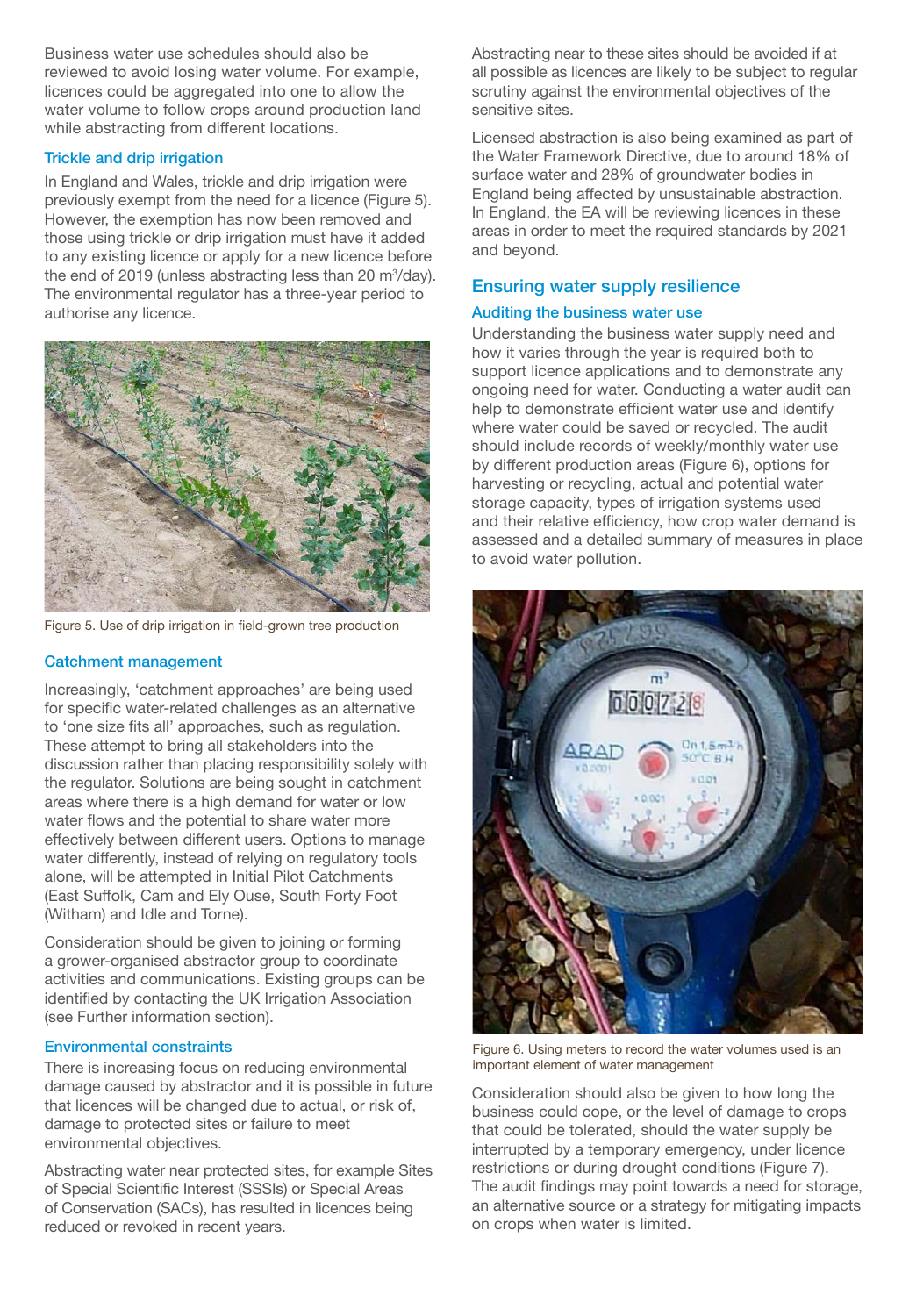

Figure 7. Drought conditions can impact crop emergence and yield, factors to be considered in any water use audit

#### Headroom calculations

Protection against uncertainties can be built into supply requirements by including a headroom allowance in abstraction licences. Headroom is having a greater amount of water available in licence conditions than is typically used and acts as an insurance policy for businesses against dry weather or drought when water usage is greater than average. Having sufficient headroom in licensed volumes is important for businesses to manage during dry years.

In recent years, the EA has been seeking to revoke unused licences or reduce underused licences to manage the potential risk of over-abstraction on the environment (in the event that all licensed amounts were to be used). Reviewing the available licensed water and headroom using a software tool such as D-Risk (**[www.d-risk.eu](http://www.d-risk.eu)**) can provide insights into abstraction-related risks in crop production. The tool can help gauge resilience to drought or the impact of reduced headroom on licensed volumes.

#### Supply interruptions and diversification

Supply interruptions are always a possibility, whether as a result of an emergency such as a burst pipe, shallow boreholes drying up or restrictions on abstraction during periods of dry weather. Businesses should determine how quickly the situation could become critical and consider what plans could be put in place to mitigate the effects as far as possible.

Having the ability to switch supply could be a lifeline if issues arise. Businesses with mains water could consider boreholes to abstract groundwater, while those abstracting for irrigation directly from watercourses may find that stored water in a winter-filled reservoir provides a more reliable source in summer months when restrictions are in place. Likewise, the ability to switch to mains supply when unable to abstract water, although more expensive, could be a possibility to avoid detrimental impacts.

#### Licence trading

In England, it is becoming easier to trade spare licensed water volume between licence holders on a temporary or permanent basis. Typically, this involves one party reducing their abstraction volume while another party, abstracting from the same source, is allowed to take

more than their licensed amount. If a part trade of licence is agreed, then the donor and recipient must ensure that the total abstraction does not exceed the licensed volume. The licence recipient is bound by any abstraction restrictions. Trades require approval from the EA and may be restricted to past usage rather than full licensed volumes. Trading of surface abstraction is usually easier to accomplish than trading of groundwater since more complicated analysis may be required to establish that a trade via groundwater licences is possible.

## Further information

#### AHDB Horticulture factsheets and publications

Factsheet 18/17 *Methods and equipment for matching irrigation supply to demand in container-grown crops*

Factsheet 17/17 *Measuring and improving the performance of overhead irrigation for containergrown crops*

Factsheet 05/17 *Precision scheduling of irrigation in the production of container-grown hardy nursery stock in various growing media*

Factsheet 01/14 *Irrigation in bulb onions*

Factsheet 15/06 *Water quality for the irrigation of ornamental crops*

GREATsoils *Soil health and water supply*

Grower Guide *Water harvesting and recycling in soft fruit*

#### AHDB Horticulture grower summaries and reports

CP 110 *Developing a water strategy for UK horticulture*

CP 064 *Development of a water strategy for horticulture*

CP 013 *Promoting the efficient use of water, and reducing environmental impacts, in horticultural field vegetable irrigation*

FV 326a *Impact of irrigation practices on Rijnsburger bulb onion husbandry, quality and storability*

HNS 182 *Developing optimum irrigation guidelines for reduced peat, peat-free and industry-standard substrates*

PC 166 *Protected ornamentals: the efficiency of water use in different production systems*

SF 136 *Improving water and fertiliser use efficiencies and fruit quality in commercial substrate strawberry production*

TF 210 *Deriving irrigation set points to improve water use efficiency, fruit quality and sustainability of irrigated high-intensity apple and sweet cherry orchards*

TF 198 *Developing water and fertiliser saving strategies to improve fruit quality and sustainability of irrigated high-intensity modern and traditional pear production*

TF/PO 001 *FERTINNOWA: Transfer of innovative techniques for sustainable water use in fertigated crops* (**[www.fertinnowa.com](http://www.fertinnowa.com)**)